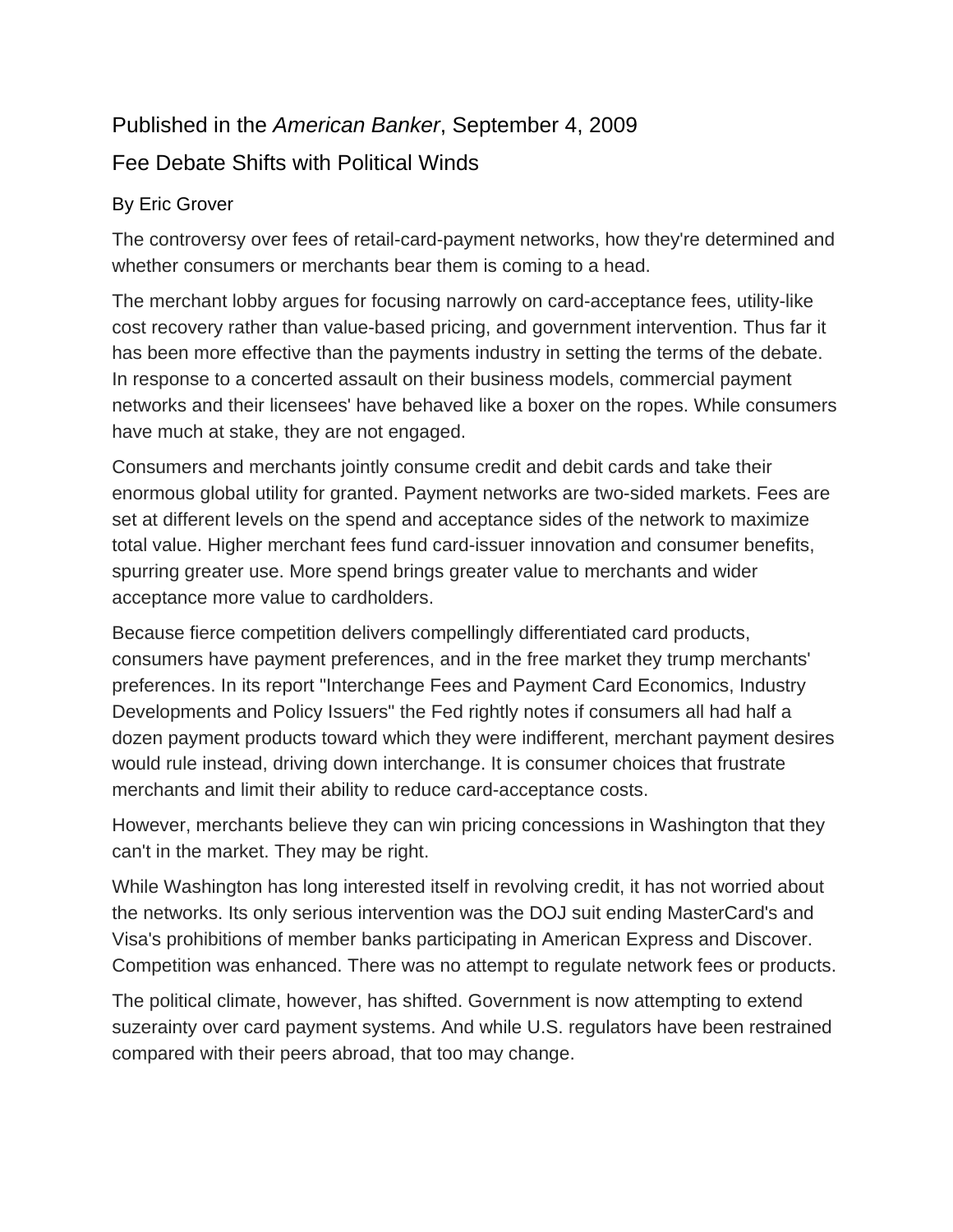The recently enacted Credit Card Accountability, Responsibility and Disclosure Act calls for the GAO to study interchange and in November recommend regulation if "appropriate." The review will provide ammunition to regulation advocates.

Notwithstanding their support of the study, congressional partisans of card-acceptancefee regulation are plowing ahead.

Rep. Peter Welch's Credit Card Interchange Fees Act would prohibit different interchange for payment cards under one brand and reduce networks' ability to define and guarantee the customer experience at the point of service.

House Judiciary Committee Chairman John Conyers and Senate Majority Whip Dick Durbin envision a world in which a single government-chaperoned negotiation between the payments industry and those accepting cards, rather than the market, determines fees.

Conyers' Credit Card Fair Fees Act would grant merchants a limited antitrust exemption to bargain collectively with the MasterCard and Visa payments industry and require disclosure of card-payment economics including merchant acquirer contracts. The DOJ would monitor negotiations and report back to Congress after seven months. Any agreement would be the same for all merchants regardless of size or category. While nobody would be compelled to agree to anything, the bill would set the stage for a renewed call for card-acceptance price controls in early 2010.

Durbin's Senate version of the bill is more severe. It would cover MasterCard, Visa and Amex and establish a regulatory tribunal of electronic payment system judges to oversee negotiations and impose card-acceptance price caps.

The merchant lobby is waging an aggressive, inflammatory and effective campaign for government intervention. The payments industry makes a monumental mistake not systematically engaging consumers. If one polled a hundred voters on whether they would like to pay higher card fees and lose rewards so merchants could pay lower "fair" fees, is there any doubt how Joe and Sally Sixpack would define their interests?

In markets with bank-controlled monopoly networks such as China and France an antitrust issue exists. However, in the U.S. the electronic-payment-network market is independent and fiercely competitive. Amex, Discover, MasterCard, Visa, Star, NYCE and PayPal compete. Despite consolidation, issuing and acquiring remain ferociously competitive. And capital continues to be deployed, funding challengers.

If, however, Washington treats the networks as public utilities payments, innovation and value delivered to consumers would be suppressed, acceptance reduced, prepaid cards for the unbanked and underbanked less available and debit cards more expensive.